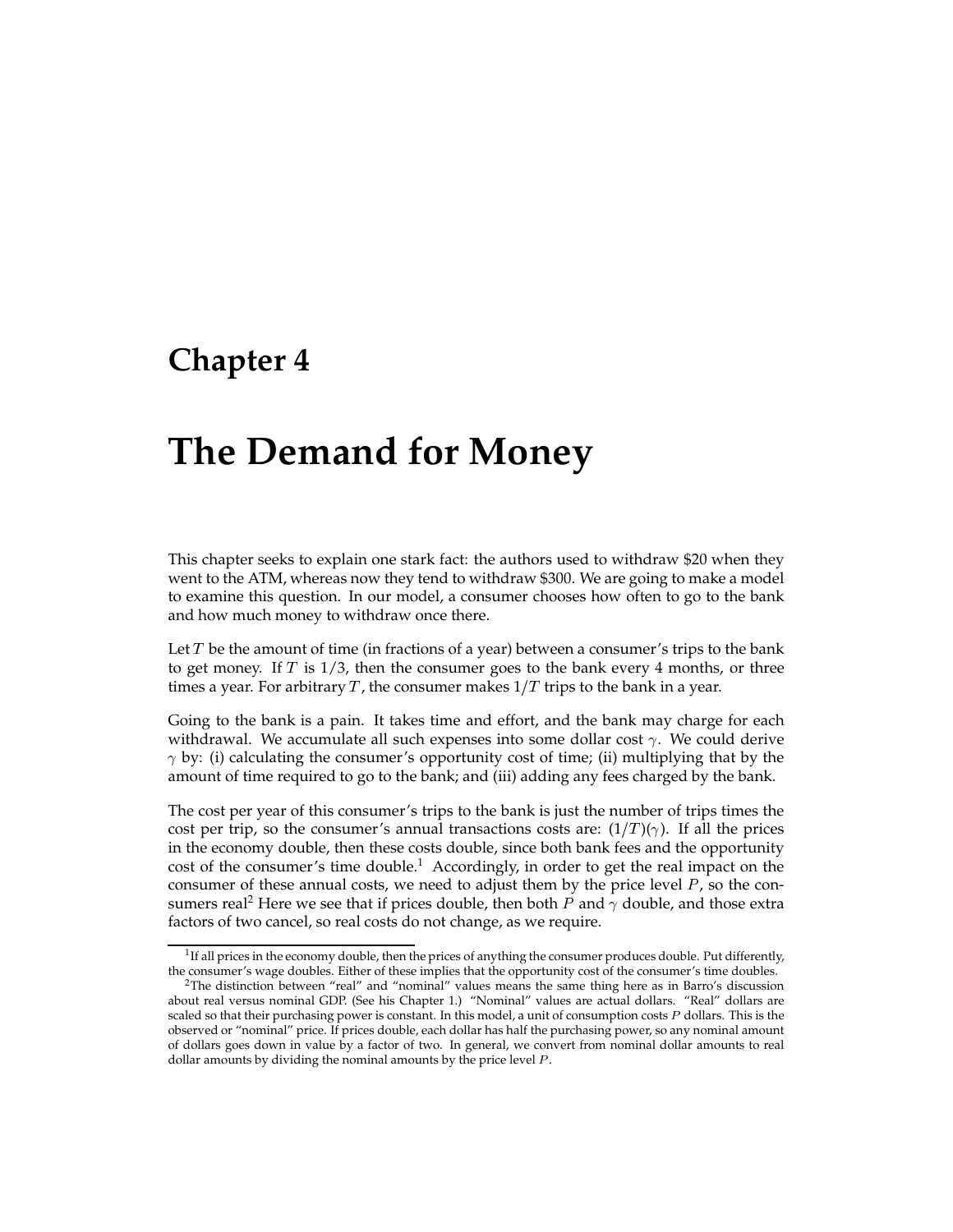Now, going to the bank is costly, but the consumer still does it because the consumer needs to withdraw money in order to buy things. Assume that our consumer spends  $P_c$  dollars on consumption each year, where this spending is smooth from day to day. (This gives the consumer  $c$  real dollars of consumption each year.) In order to pay for all this consumption, the consumer needs enough money on hand at any given instant to make the purchases.

We can calculate how much money the consumer spends between trips to the bank. (Recall, T measures time between trips, in fractions of a year.) If  $T$  is 1, then the consumer spends *Pc.* If T is 1/2, then the consumer spends  $(Pe)/2$ . In general, the consumer spends PcT dollars between trips to the bank. That is the amount the consumer must withdraw on each trip. The consumer can choose to go less often  $(T$  bigger), but only if the consumer is willing to withdraw more on each trip.

Barro's Figure 4.1 gives a graphical illustration of how the consumer's money holdings evolve over time. After going to the bank, the consumer's money holdings decline linearly, so the consumer's average money holdings are:

$$
\overline{m} = \frac{PcT}{2}.
$$

(This uses the fact that the area of a triangle is one half the base times the height.) The consumer's average real money holdings are:

$$
\frac{\overline{m}}{P} = \frac{cT}{2}.
$$

Notice that the consumer's average money holdings are increasing in the amount of time between bank visits, i.e., the longer between visits, the more money the consumer holds on average.

Since there are transactions costs involved in each trip to the bank, we might wonder why the consumer does not go once, withdraw a ton of money, and get it all over with. All the money that the consumer holds onto between trips to the bank does not earn interest, but money left in the bank does earn interest. This foregone interest is the opportunity cost of holding money. If the annual nominal interest rate is  $R$ , then each year the consumer loses out on about:

$$
R\overline{m} = \frac{R P c T}{2}
$$

dollars of interest. Notice that higher average money holdings result in larger amounts of foregone interest.

We can state this dollar amount of interest in real terms:

real interest foregone annually = 
$$
\frac{R\overline{m}}{P}
$$
 =  $\frac{RcT}{2}$ .

We are now ready to put all this together. The consumer chooses  $T$ , the time between bank visits. We have calculated the annual cost of the consumer's bank visits and the annual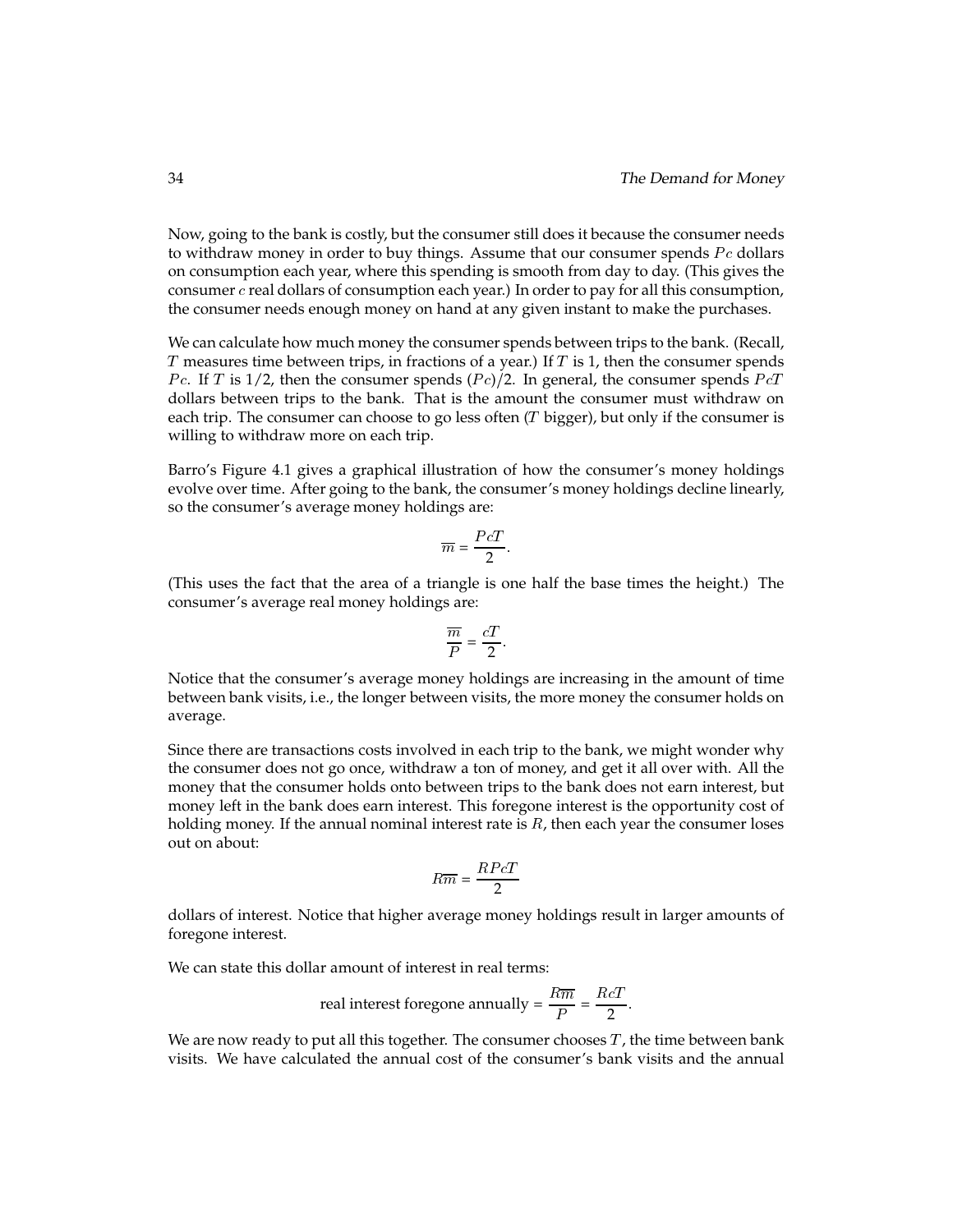cost in foregone interest from the consumer's money holdings, both in real terms. Adding these two costs together gives us:

(4.1) total annual real costs = 
$$
\frac{\gamma}{PT} + \frac{RcT}{2}
$$
.

This equation is graphed in Barro's Figure 4.2.

We now use calculus to calculate the consumer's optimal behavior. Namely, we want to derive the consumer's cost-minimizing choice of the time  $T$  between visits to the bank to withdraw money. We are interested in the minimum costs, so we take the first-order condition of equation (4.1) with respect to  $T$ :

$$
\frac{\partial}{\partial T} \left( \frac{\gamma}{PT^*} + \frac{RCT^*}{2} \right) = 0, \text{ or } : \n- \frac{\gamma}{P(T^*)^2} + \frac{Rc}{2} = 0.
$$

Solving this expression for  $T^{\star}$  yields:

$$
T^* = \sqrt{\frac{2\gamma}{PRc}}.
$$

With this answer, we can now write down the algebraic expression for the consumer's average holdings of real money  $\overline{m}/P$ , which Barro calls  $\phi(R, c, \gamma/P)$ . The consumer's average money holdings are:

$$
\frac{\overline{m}}{P} = \left(\frac{1}{2}\right)cT.
$$

When we plug in our expression for  $T^*$ , we get:

(4.2) 
$$
\phi(R, c, \gamma/P) = \left(\frac{1}{2}\right)cT^* = \left(\frac{1}{2}\right)c\sqrt{\frac{2\gamma}{PRc}} = \sqrt{\frac{\gamma c}{2PR}}.
$$

We can do comparative statics to examine how these money holdings are affected by changes in the underlying parameters. See the exercises for examples. The solutions to these exercises provide the answer to question posed at the beginning of this chapter: Why do the authors now withdraw \$300 from the ATM, whereas they used to withdraw only \$20? Well, today they spend more money, the opportunity cost of their time is higher, the transactions costs at the ATM are higher, and interest rates are lower.

Presumably, the consumer that underlies this model of money demand also makes a choice of how much to consume  $c$  each year. We now briefly discuss whether it makes sense to have the consumer choose  $c$  and  $T$  separately.

When a consumer chooses how much to consume  $c$ , she considers the price of the goods she would be buying. Higher prices generally mean the consumer chooses to consume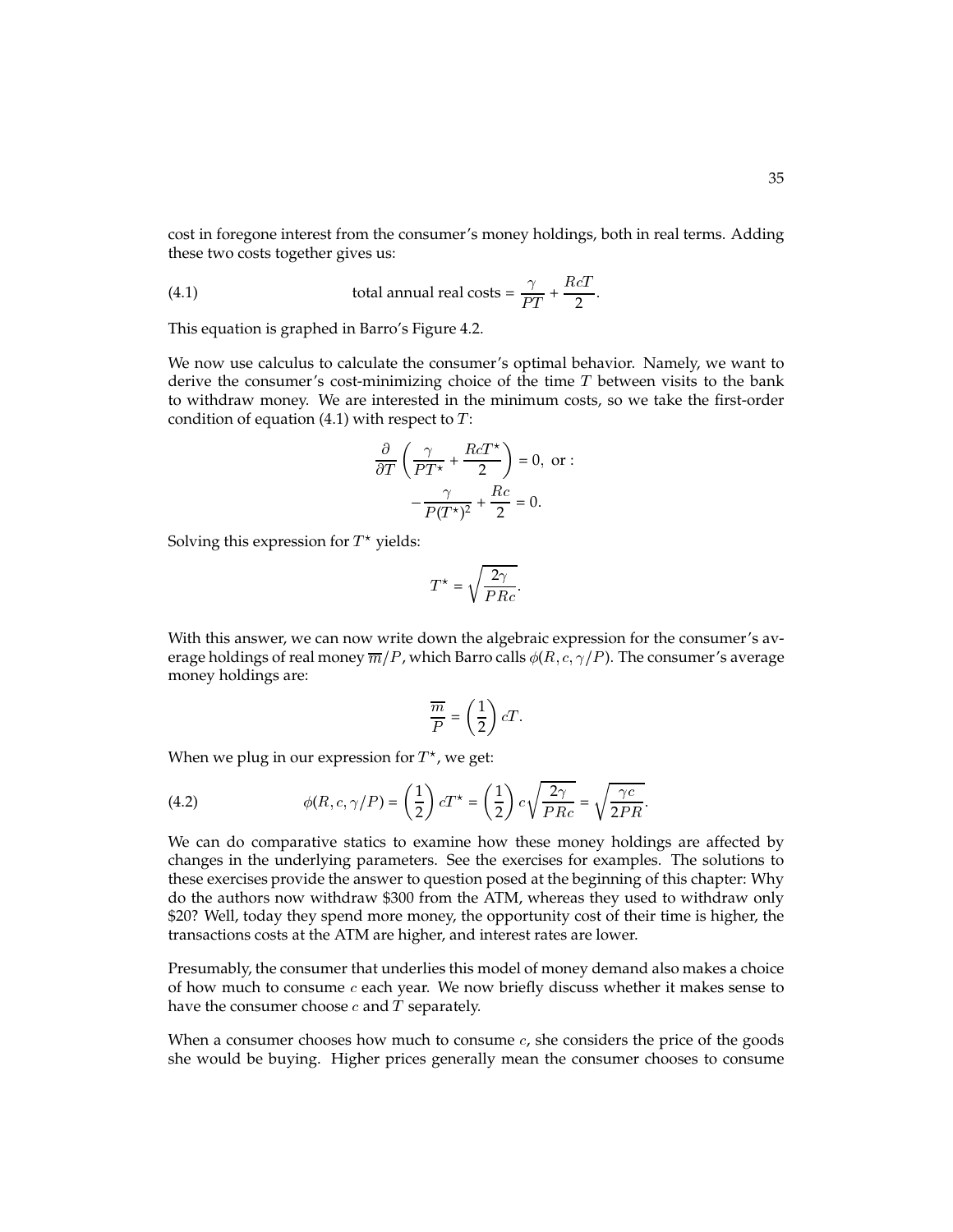less. Now, the costs of a good as rung up at the cash register are not the full costs to the consumer of acquiring the good. The consumer might have to: expend effort to get to the store; spend valuable time waiting in line; or spend time and money to have the cash on hand to make the purchase. All of these things add to the cost that the consumer faces when making a purchase decision. If those additional costs change, then the consumer's consumption will change. This implies that the same things that the consumer considers when choosing  $T$  will affect the consumer's optimal choice of  $c$ . Since  $c$  was one of the things that went into our determination of  $T^{\star}$ , it is a shortcoming of our model that we assumed that we could separate these decisions.

Think about the following example. Suppose ATM fees go up temporarily to \$100 per transaction. In our model, this implies that  $\gamma$  increases, so  $T^{\star}$  goes up, since people want to go to the bank less often. Our model assumes that  $c$  is fixed, but in reality  $c$  will fall because of the new ATM fees, since consumption is now more expensive (especially consumption of goods that have to be purchased with cash). Hence, our solution for  $T^{\star}$  (which assumes a fixed c) is liable differ from that implied by a more sophisticated model. Since  $c$  goes down as  $\gamma$  goes up, and  $\frac{\partial T^{\star}}{\partial c} < 0$ , T would go up by more in a model that took the relationship between  $c$  and  $T$  into account.

| Variable   | Definition                                |
|------------|-------------------------------------------|
| T          | Time (in years) between trips to the bank |
| $\gamma$   | Opportunity cost of a trip to the bank    |
| P          | Price of consumption                      |
| $\epsilon$ | Consumption per year                      |
| $\bar{m}$  | Consumer's average money holdings         |
| R          | Nominal interest rate                     |
|            | Real money demand                         |

Table 4.1: Notation for Chapter 4

## **Exercises**

#### **Exercise 4.1 (Easy)**

- 1. Determine the effect of an increase in the interest rate  $R$  on the consumer's money demand  $\phi($  ), as given by equation (4.2).
- 2. Determine the effect of an increase in the consumer's consumption  $c$  on the consumer's money demand  $\phi($ ), as given by equation (4.2).
- 3. Determine the effect of an increase in the consumer's real transactions costs  $\gamma/P$  on the consumer's money demand  $\phi(\cdot)$ , as given by equation (4.2).